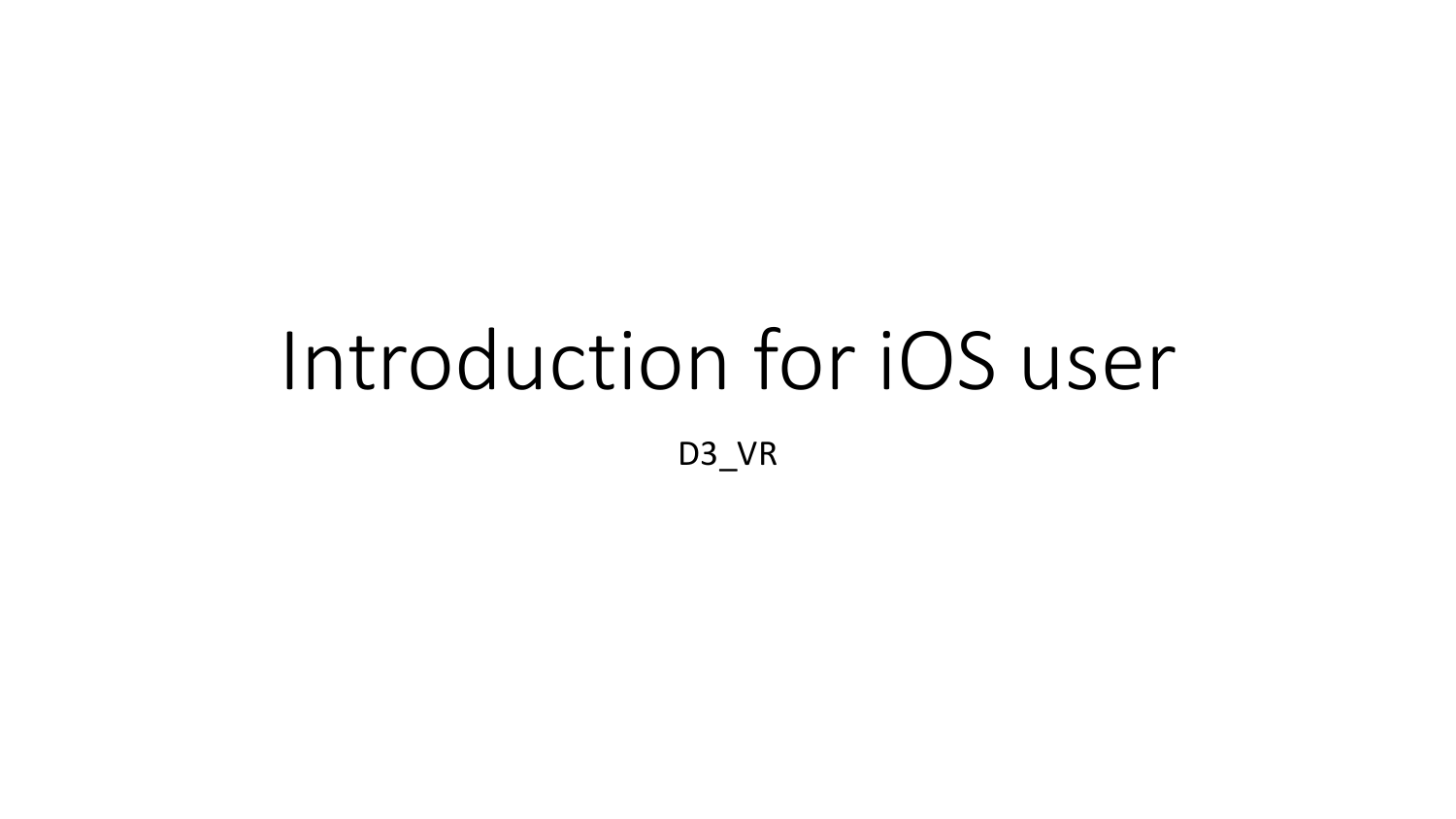



## 00Appled3vrid1

TIME: 00:00:15 0.01KM

00AppleD3VRID TIME: 00:00:17 0.02KM

D3\_VRID

D3\_VR ID can be found on your<br>confirmation slip



Home Page

Activities History Page Contains last 10 activities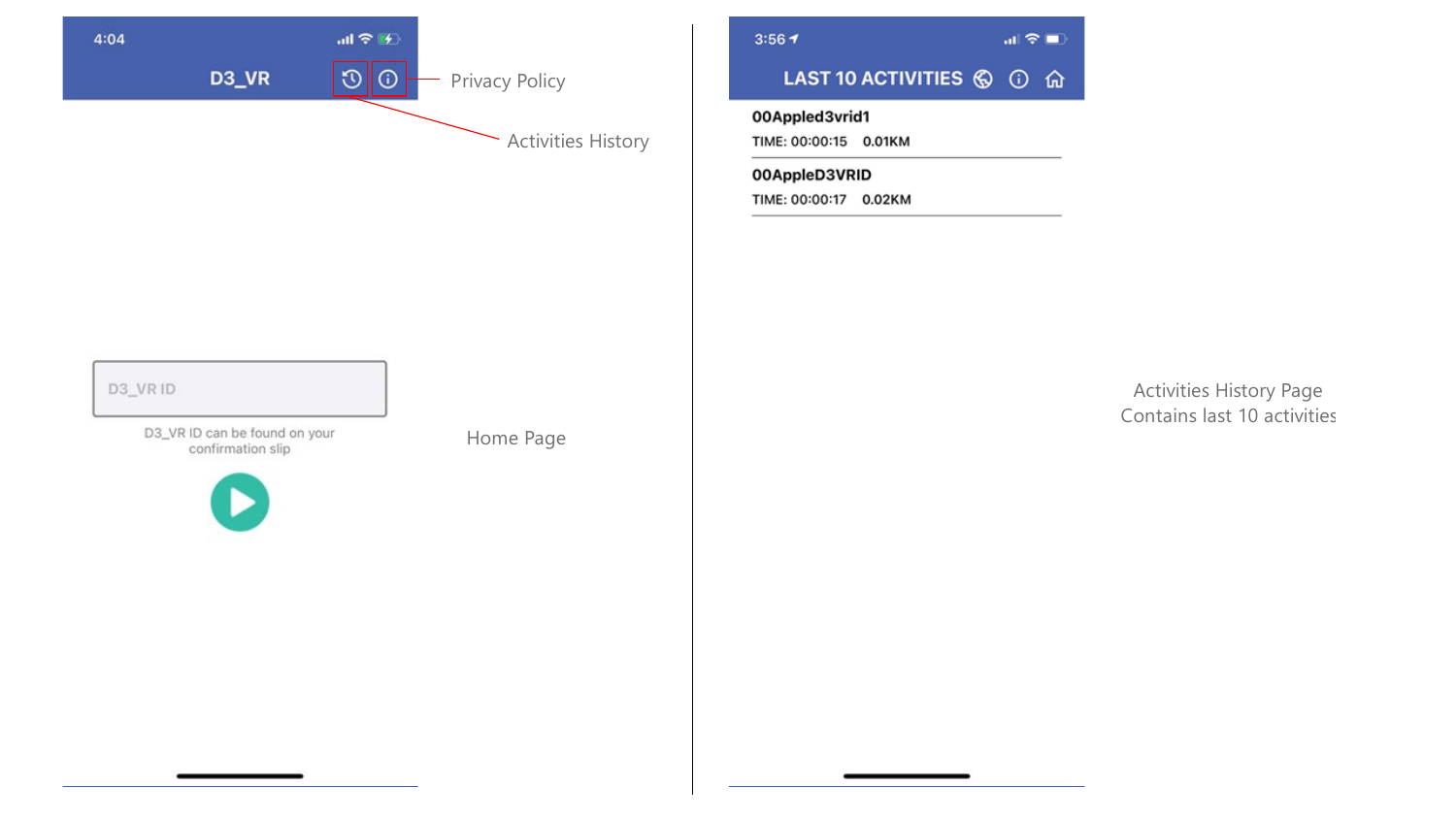

3:56  $\mathbf{m} \otimes \mathbf{m}$ **LIVE HISTORY**  $0$   $\Omega$ 

### **Last 20 Activities**

00Appled3vrid1 00:00:15 0.03 KM **MAP** 

00AppleD3VRID 00:00:17 0.03 KM **MAP** 

> Live History Page. Required internet connectior to view last 20 activities.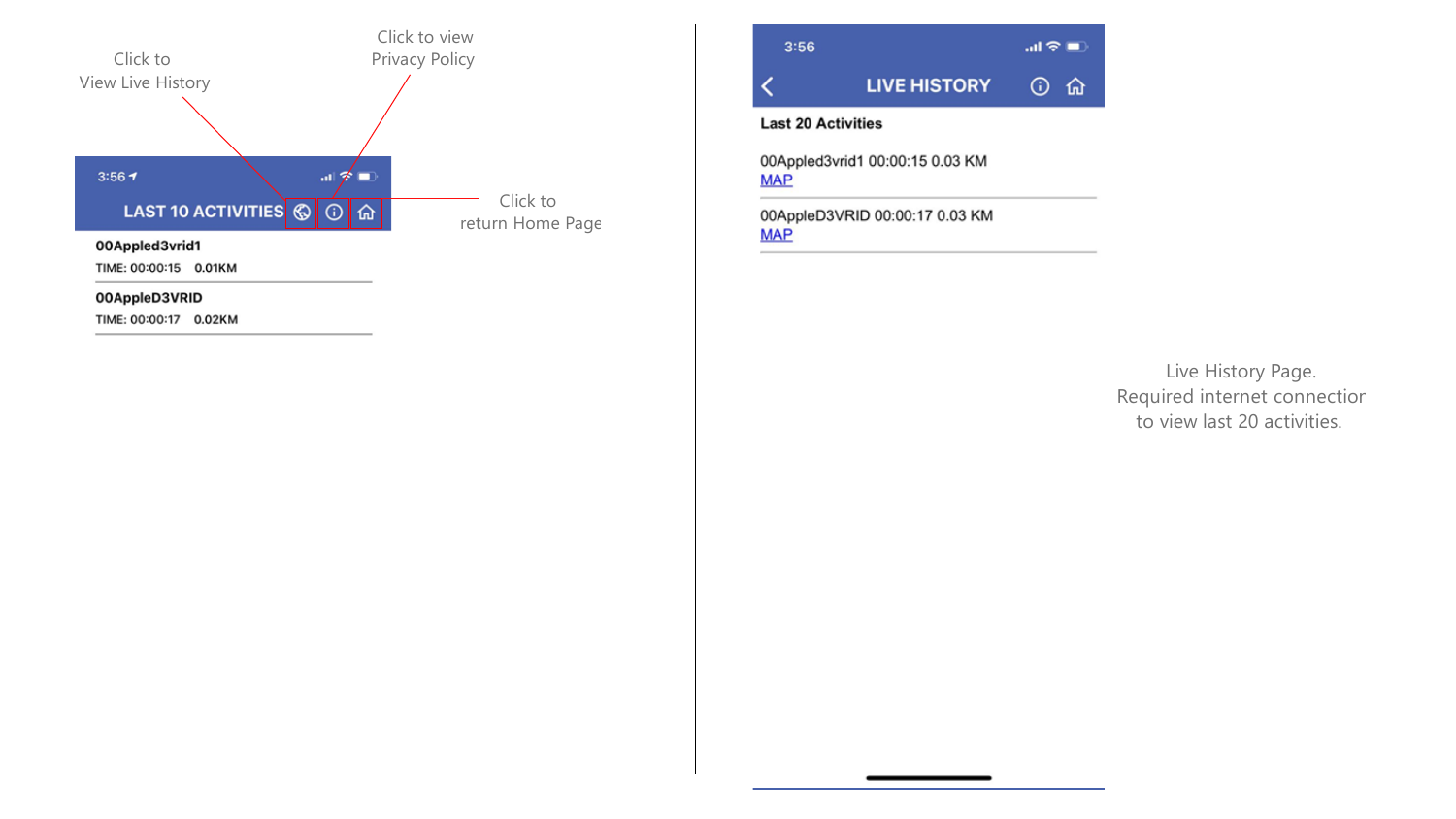## 교 종 ■ **INFORMATION** ⋒

This Privacy Policy governs the manner in which D3 Solutions collects, uses, maintains and discloses information collected from users (each, a "User") of the www.d3solutions.com.sg website ("Site"). This privacy policy applies to the Site and all products and services offered by D3 Solutions.

#### Personal identification information

 $3:56$ 

We may collect personal identification information from Users in a variety of ways, including, but not limited to, when Users visit our site, register on the site, and in connection with other activities, services, features or resources we make available on our Site. Users may be asked for, as appropriate, name, email address, mailing address, phone number, credit card information. Users may, however, visit our Site anonymously. We will collect personal identification information from Users only if they voluntarily submit such information to us. Users can always refuse to supply personally identification information, except that it may prevent them from engaging in certain Site related activities.

#### Non-personal identification information

We may collect non-personal identification information about Users whenever they interact with our Site. Non-personal identification information may include the browser name, the type of computer and technical information about Users means of connection to our Site, such as the operating system and the Internet service

## **Privacy Policy Page**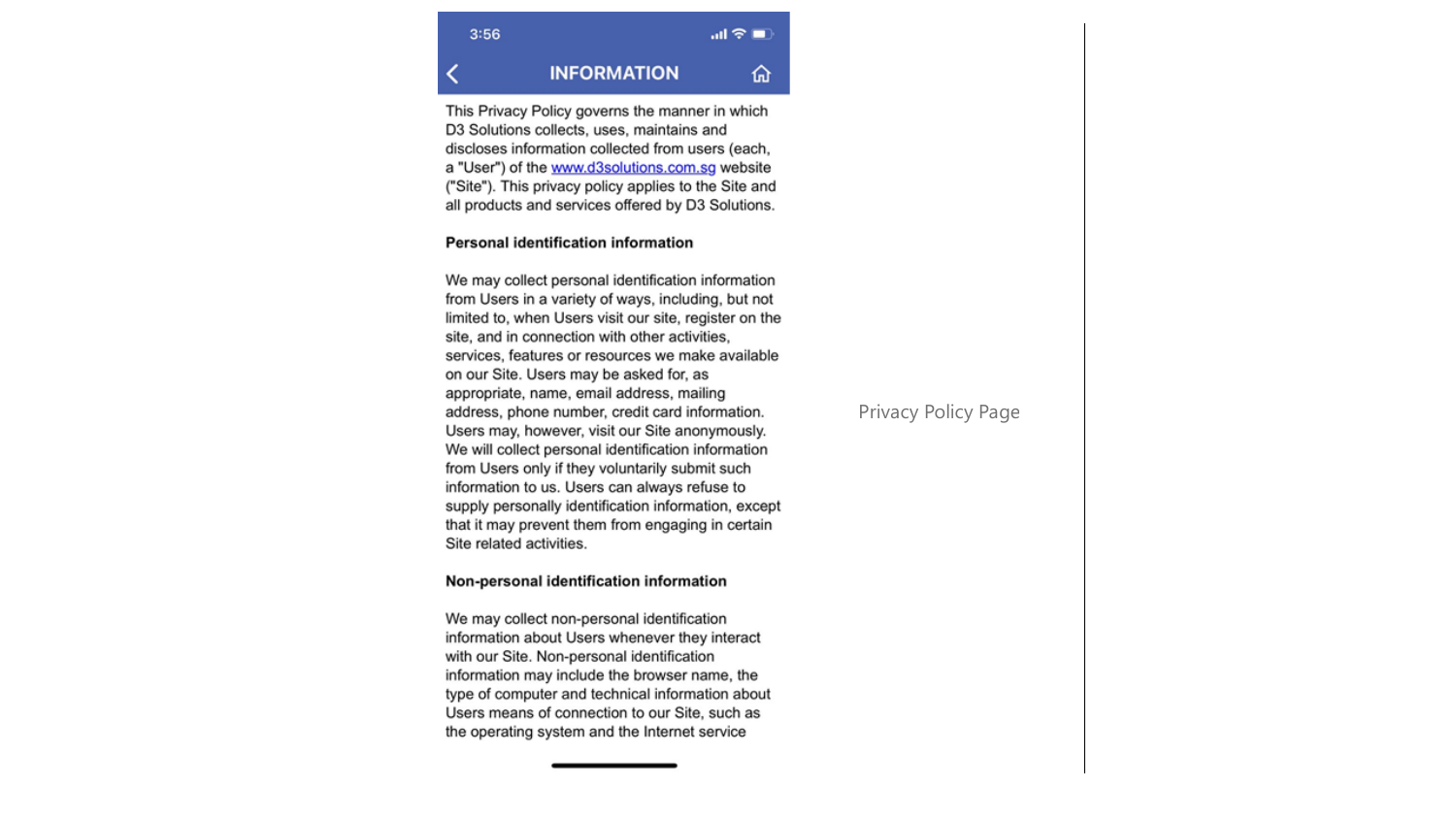# How to start an activity?

D3\_VR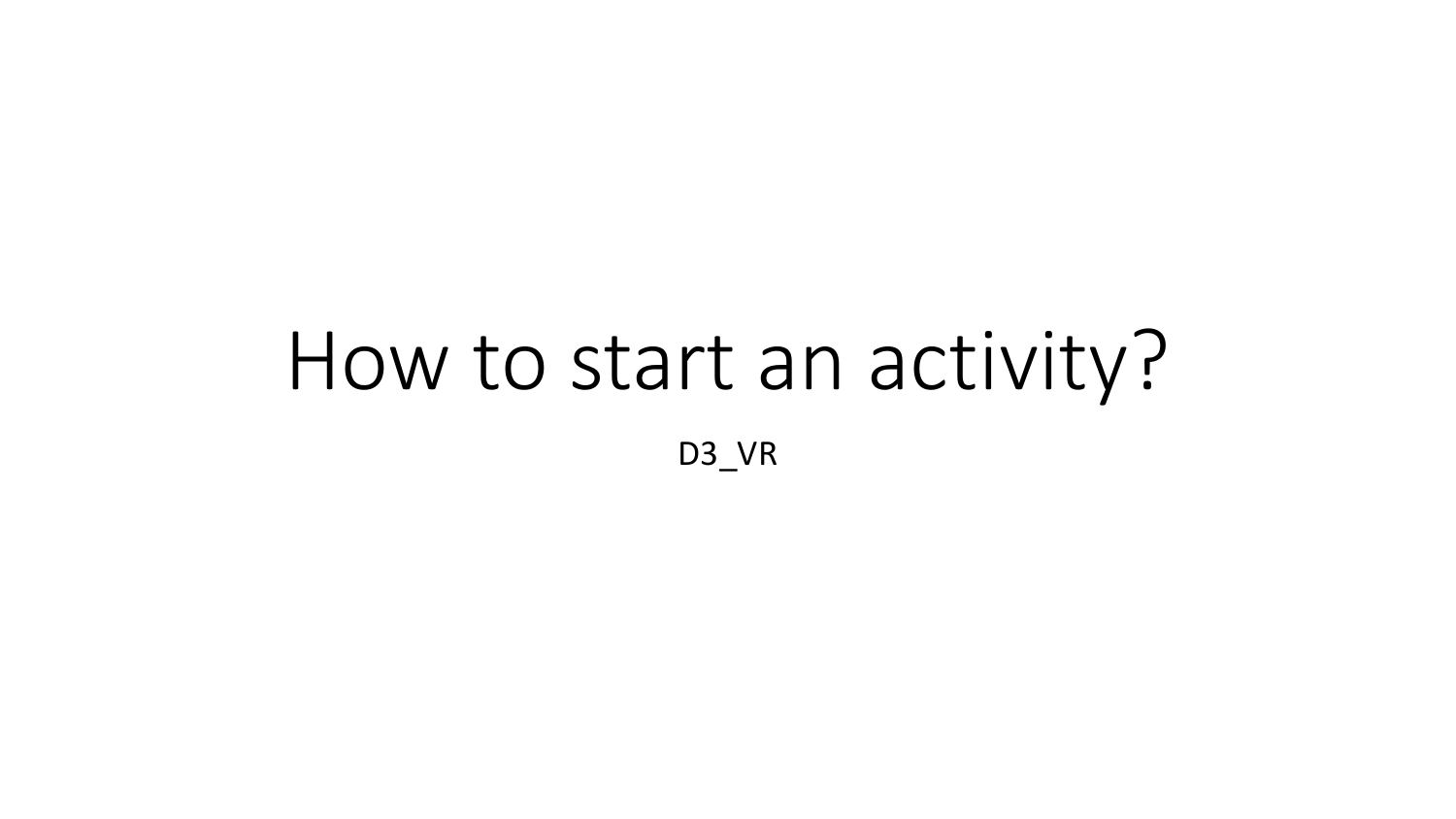

**SETTINGS** 

**RE CHECK** 

Click on 'OK' to



Click on 'Allow While Using App ' to provide D 3 \_VR access your location information .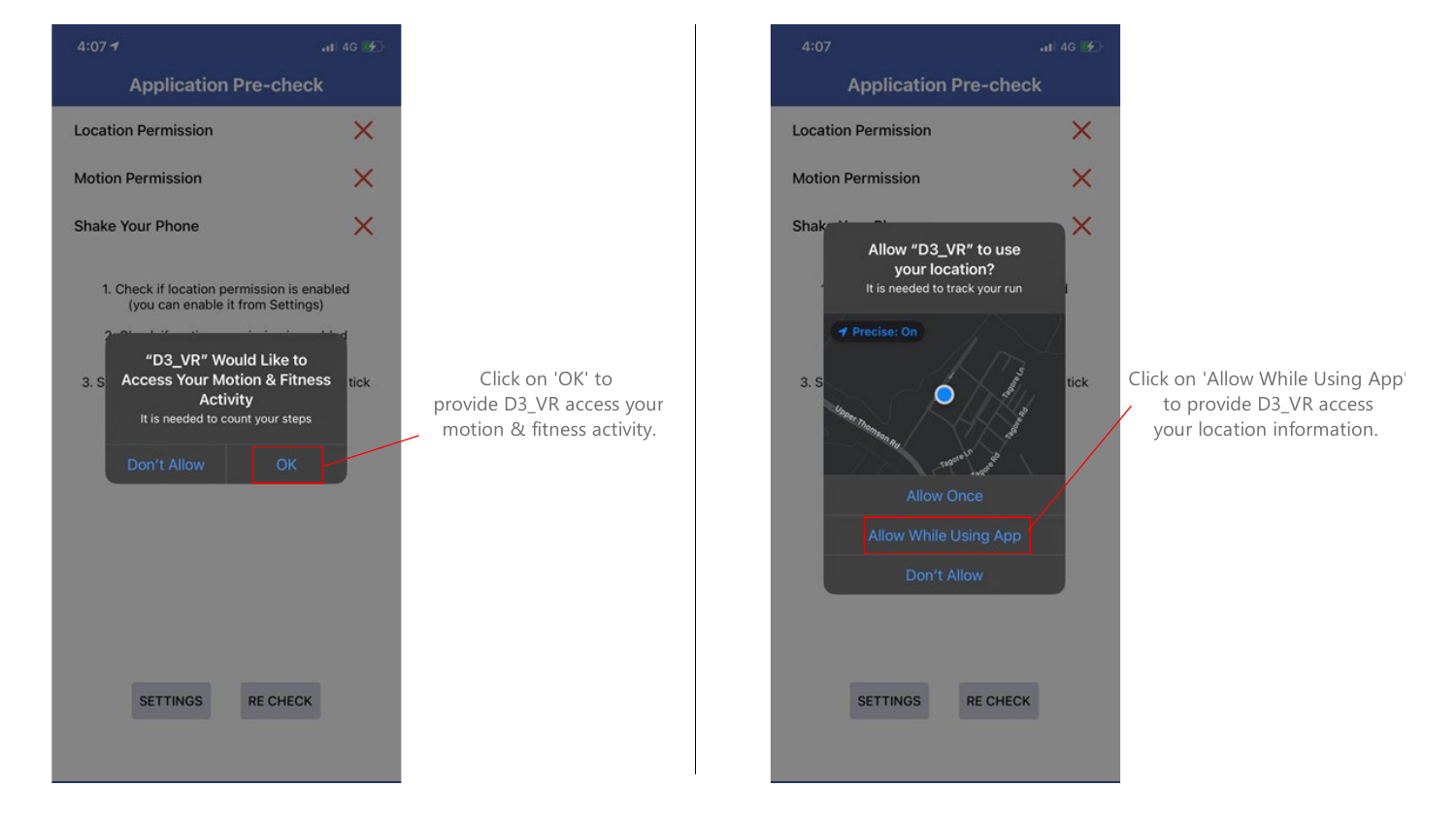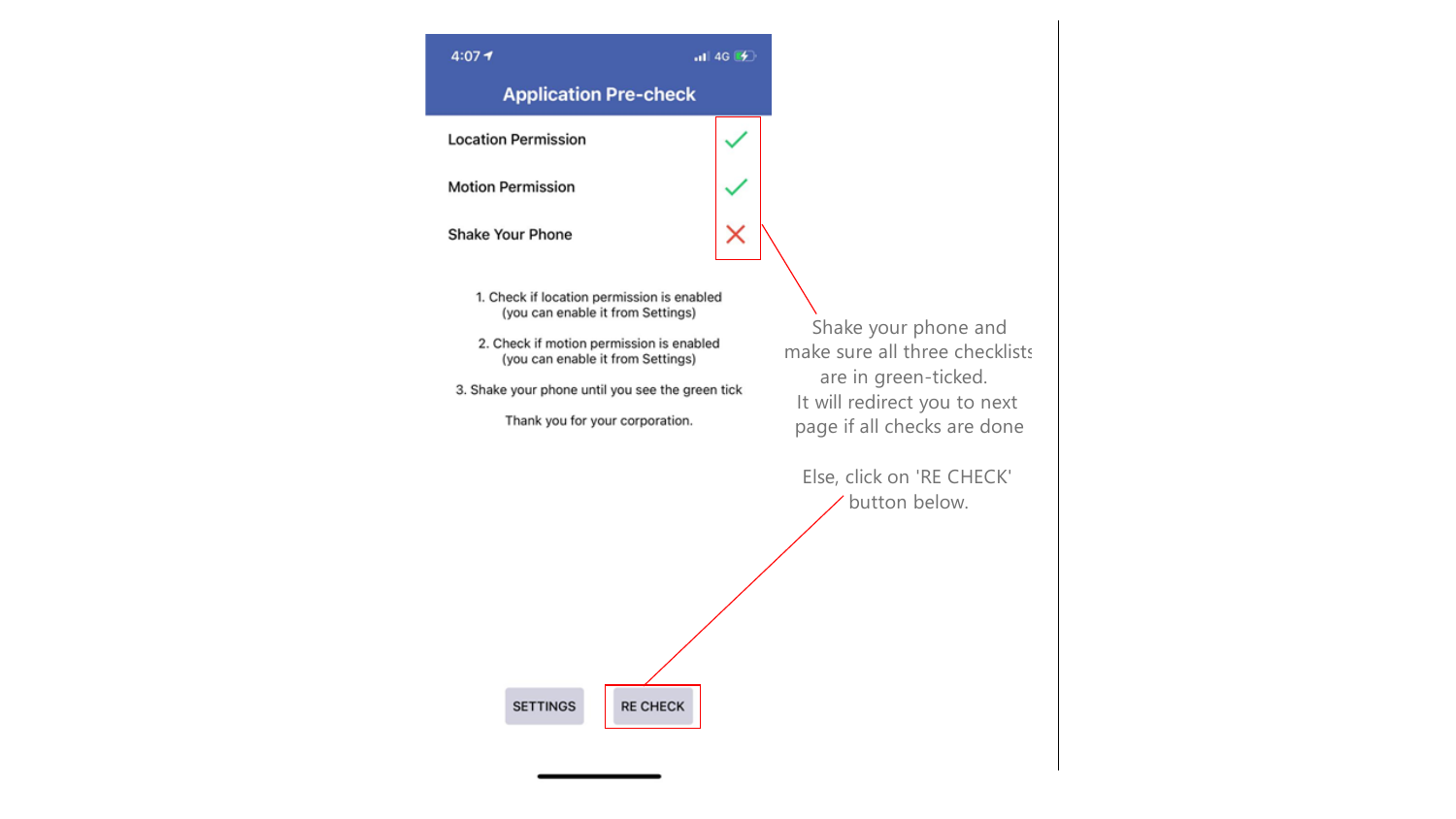

| $SOS$ only $[0]$ 完 阿 | $$R = 16:24$ |
|----------------------|--------------|
| D <sub>3</sub> VR    |              |



in the text box.

Enter your D3\_VR ID

You can find your D3\_VR ID on your confirmation slip.

D3\_VR ID for one-time use only. Hence please do not reuse same D3\_VR ID for new run.

> Validating D3\_VR ID... Please wait

> > $\bigcirc$

 $\Box$ 

 $\triangleleft$ 

Once GREEN button clicked, It will start validating your D3\_VR ID.

If there is typo or reuse of the D3\_VR ID, it will not proceed.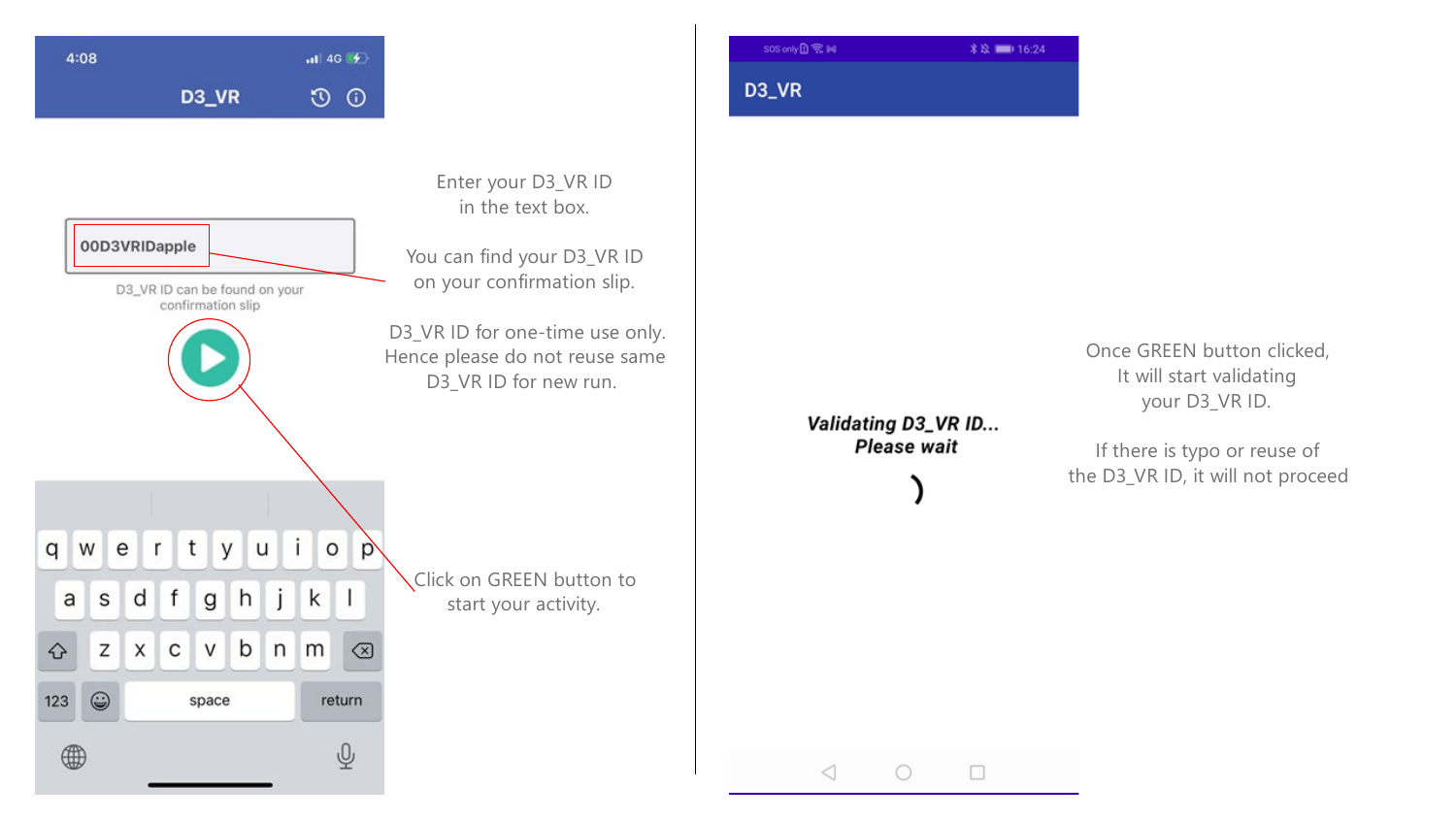



## 3



It will do a countdown from 3 to 1 and START your activity .

## Acquiring gps...



Your D 3 \_VR ID is validated, please wait when the app is acquiring GPS .

## **START**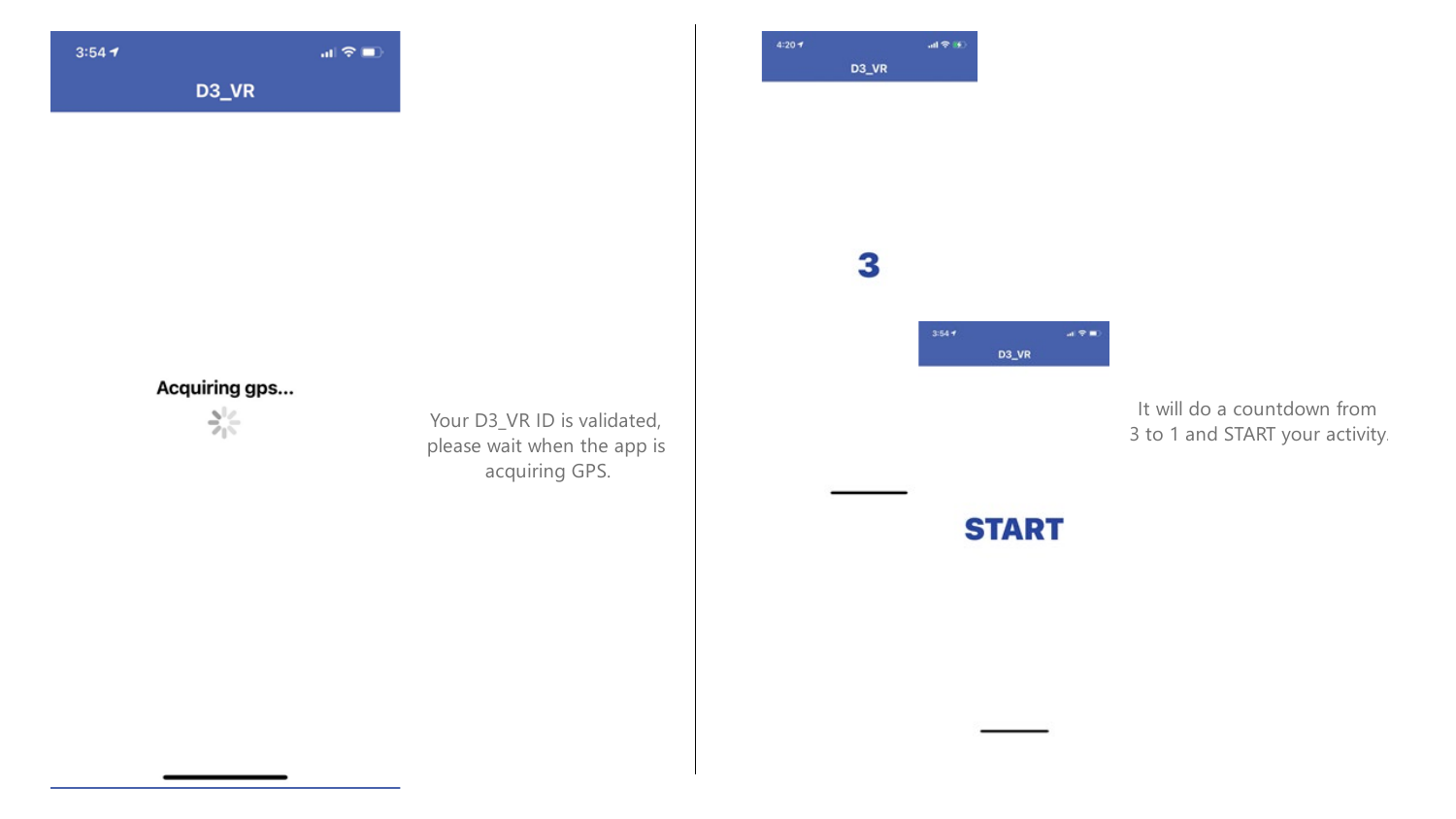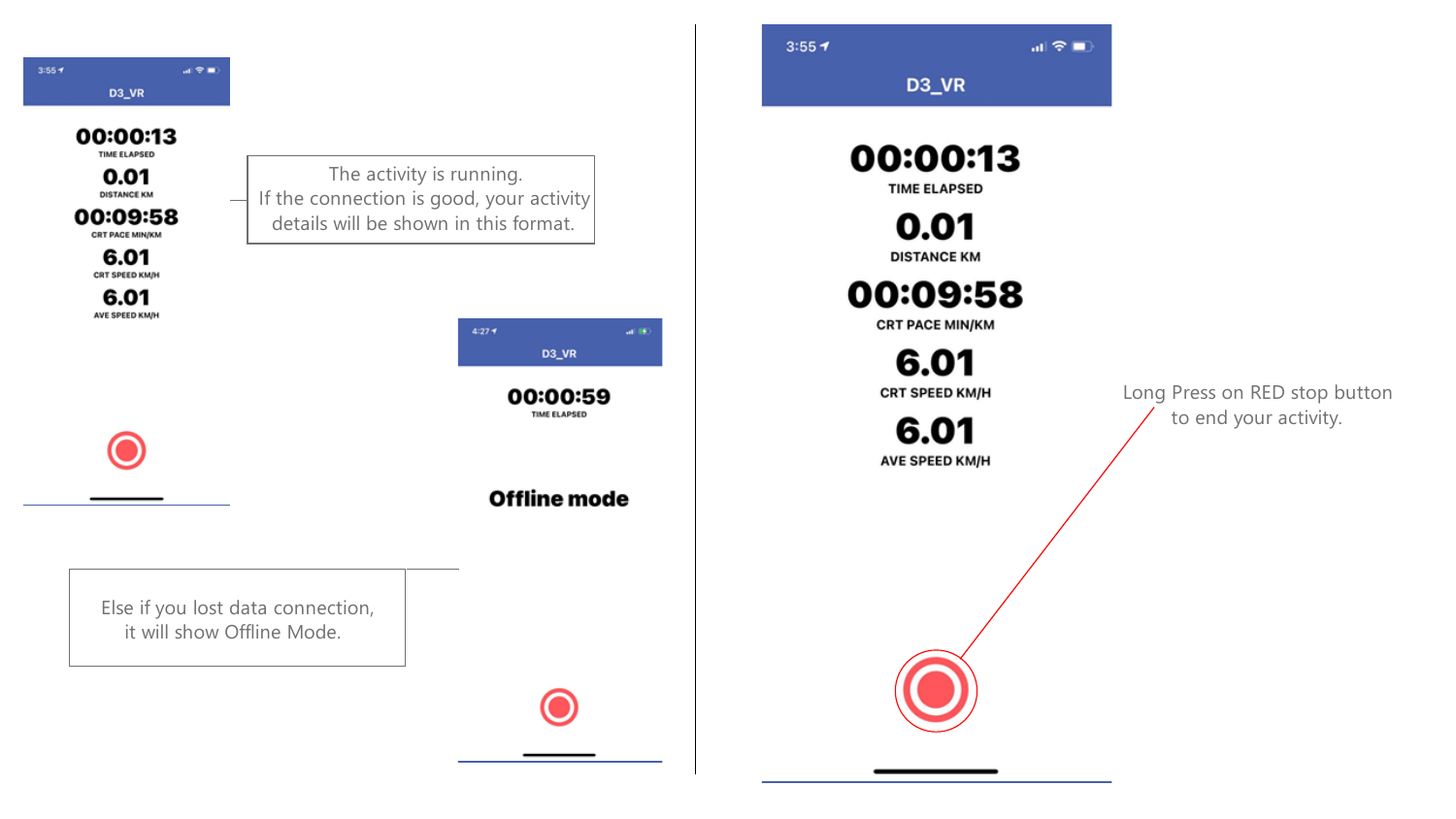

## $\frac{\Delta^2 \zeta}{\Delta^2}$

**Ending Your Activity Compressing File File Preparation Completed Uploading to Server Upload Completed** 

Required your patience while the app is ending your activity.

The longer your activity duration, the longer it takes to end your activity.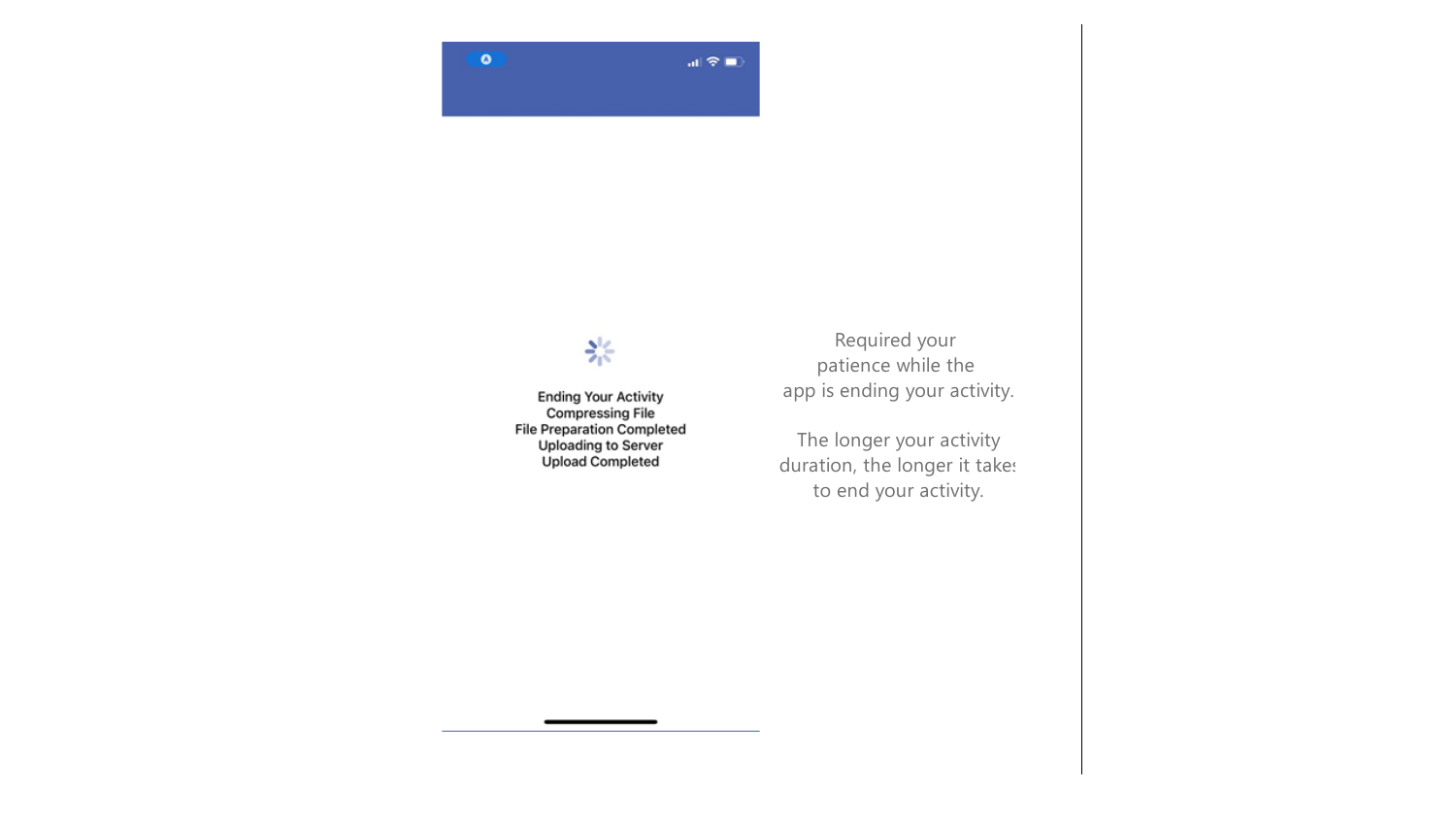$3:567$ 

#### $\mathbf{m} \otimes \mathbf{m}$

## LAST 10 ACTIVITIES ⑥ ① 命

00Appled3vrid1

TIME: 00:00:15 0.01KM

00AppleD3VRID

TIME: 00:00:17 0.02KM

## Click on the activity to view activity details.



## 00Appled3vrid1

Time 00:00:15 Dist 0.03 KM Ave Speed 6.08 KM/H Ave Pace 00:9:52 Time/KM Activity Start Date 2020-12-01 15:56:18 Singapore **Standard Time** 



Wait till the activity details being loaded.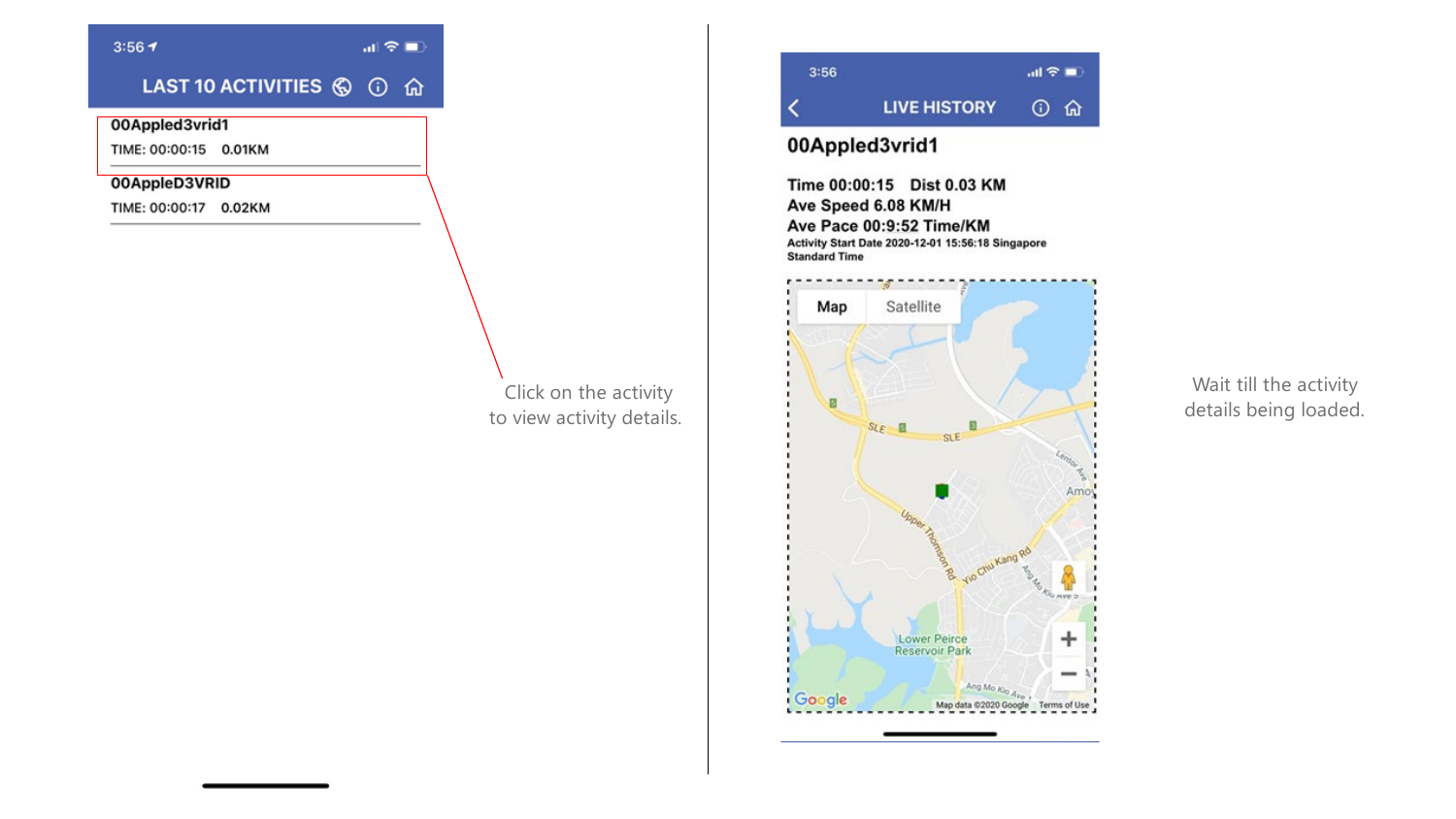



**Offline mode** 

## End activity during Offline Mode?

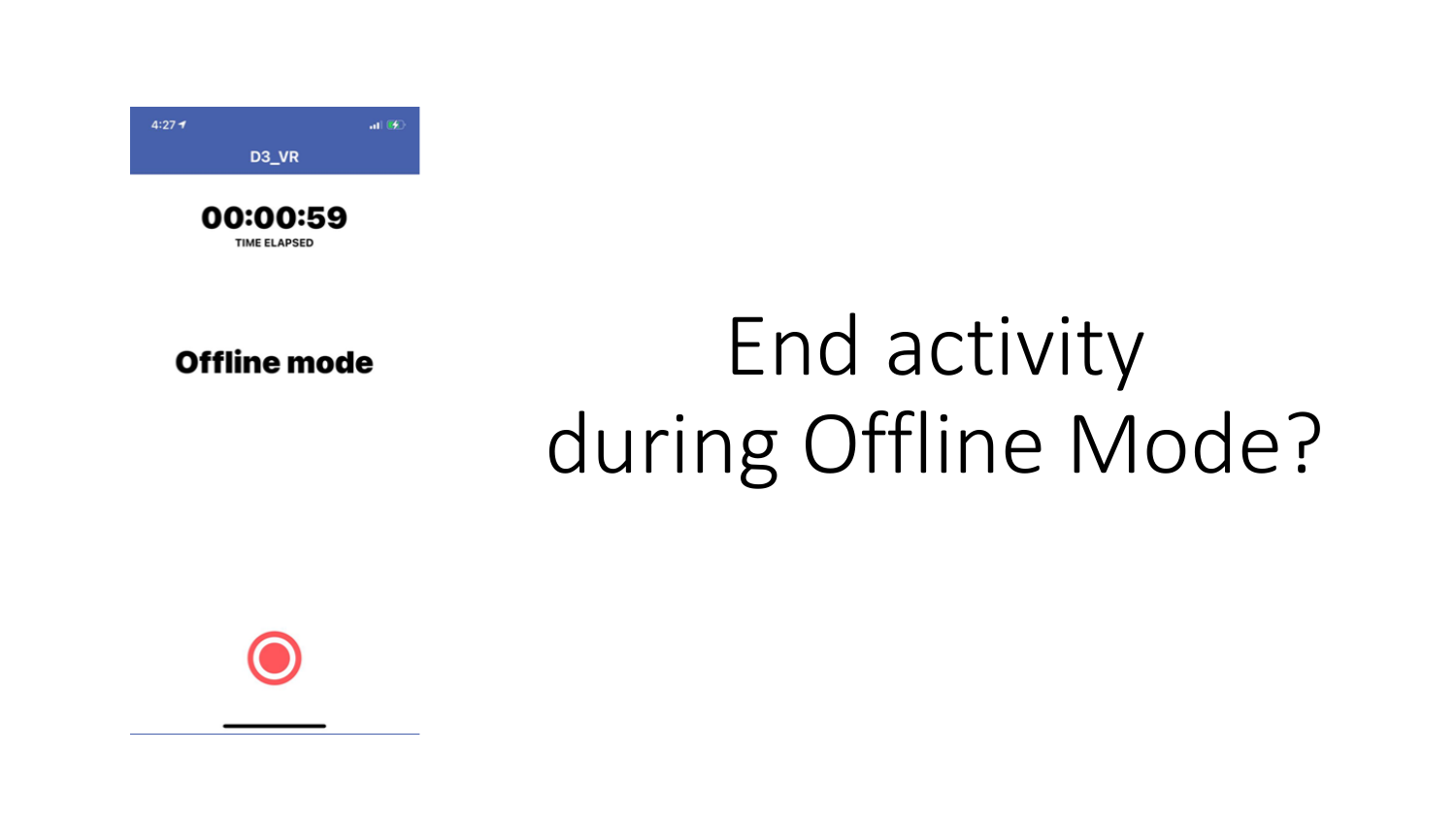

Select the Offline Activity to sync



00iosd3vrid

Time Dist 0.00 KM Ave Speed --Ave Pace -- Time/KM

> . Click on Sync Button for more accurate results .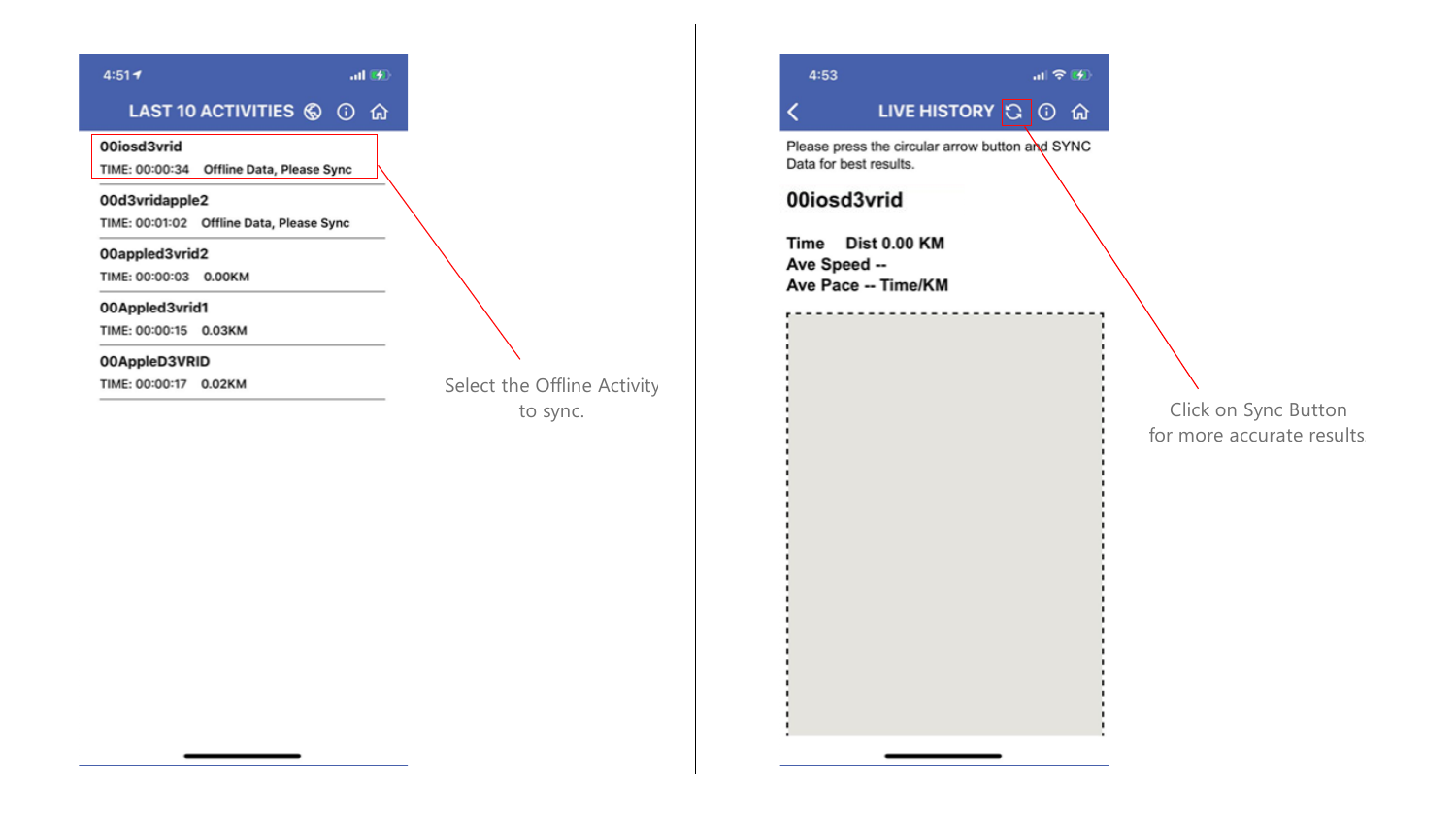

## 00iosd3vrid

Time 00:00:34 Dist 0.04 KM Ave Speed 3.87 KM/H Ave Pace 00:15:30 Time/KM Activity Start Date 2020-12-01 16:50:42 Singapore **Standard Time** 



Activity data will be updated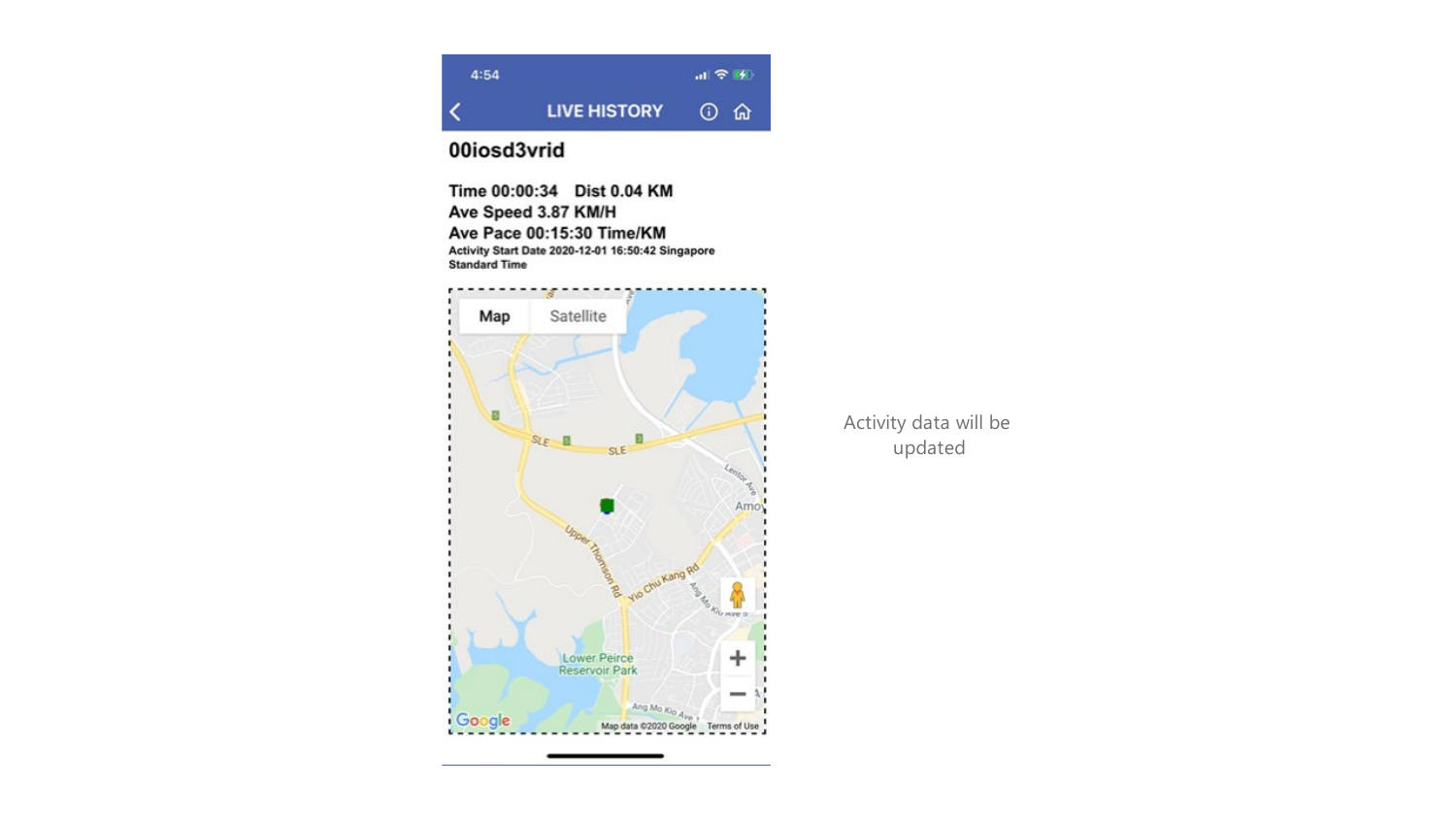

## 00iosd3vrid

D3\_VR ID can be found on your confirmation slip



## Encounter Error Message?

Server error, try again.